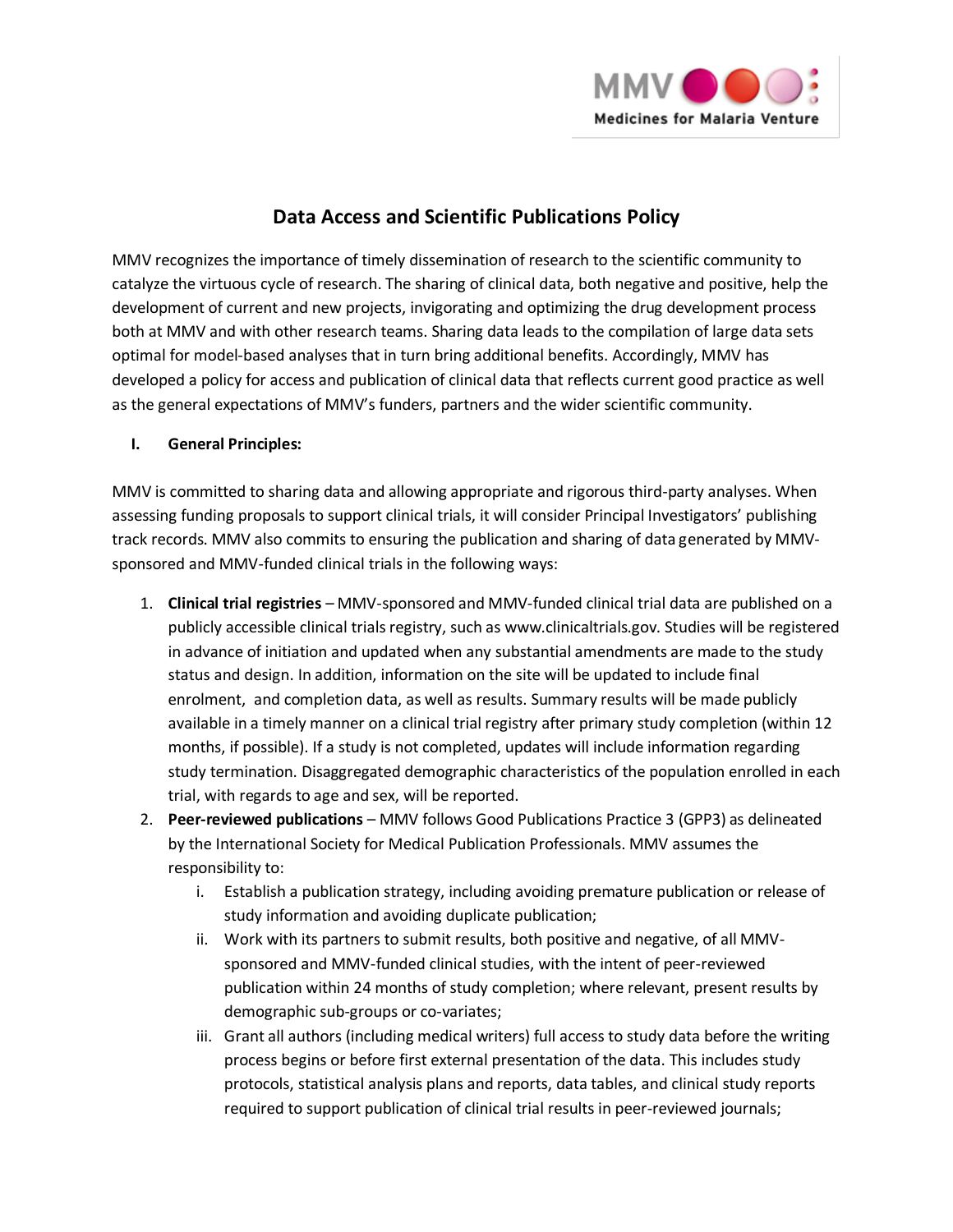

- iv. Review in a timely manner articles and abstracts before these are submitted and share scientific comments with authors;
- v. Include the trial ID or registry identifier code in all publications.
- vi. Deposit into ChEMBL (open access database) data relating to publications that disclose chemical structure;
- vii. Ensure all MMV publications are accessible freely and available in the public domain MMV will pay the cost of publication to journals for open access should this be required.
- 3. **Sharing of project and metadata** MMV supports qualified investigators engaged in rigorous, independent scientific research, such as the [WorldWide Artemisinin Resistance Network](http://www.wwarn.org/) (WWARN) that facilitates the sharing of data on clinical efficacy of drugs to track the spread of resistance to artemisinin, by working with its drug development partners to facilitate access to de-identified patient-level data from medicines that are either approved by the regulatory authorities, or will not be developed further.
- 4. **Monitoring registration** MMV endorses the development of systems to monitor reporting of results on an on-going basis and supports the notion that the outputs from the monitoring process will be publicly available.

MMV draws primarily upo[n guideline ICH E6 \(r2\)](http://www.ich.org/fileadmin/Public_Web_Site/ICH_Products/Guidelines/Efficacy/E6/E6_R2__Step_4_2016_1109.pdf) and also on [WHO's guidelines for Good Clinical](http://www.who.int/medicines/areas/quality_safety/safety_efficacy/gcp1.pdf)  [Research Practice](http://www.who.int/medicines/areas/quality_safety/safety_efficacy/gcp1.pdf) to conduct its clinical trials. It also follows national regulations in the country where trials are held. Patient confidentiality and anonymity are paramount and MMV takes all precautions to minimize risk to patient privacy, such as appropriately anonymizing or de-identifying raw data and removing direct identifiers such as patient names.

## **II. Publication authorship and acknowledgements**

MMV follows the current version of **Good Publications Practice (GPP).** MMV holds the responsibility to:

- 1. Provide copies of the MMV's publication policy to all authors.
- 2. Disclose potential conflicts of interest in all articles and presentations.
- 3. Identify funding sources in all articles and presentations and acknowledge MMV's financial contribution.
- 4. Ensure appropriate attribution of authorship based on contribution and input. Authors should meet all three of the following conditions: have made substantial contributions to conception and design, acquisition of data or analysis and interpretation of data; drafting the article or revising it critically for important intellectual content and final approval of the version to be published.
- 5. Ensure all authors agree on the order in which they appear in an article or presentation and any changes on authorship before submission.
- 6. Take care to ensure appropriate acknowledgement of the contributions made by medical writers and to describe their funding. Depending on the contributions they make professional medical writers may qualify for authorship.